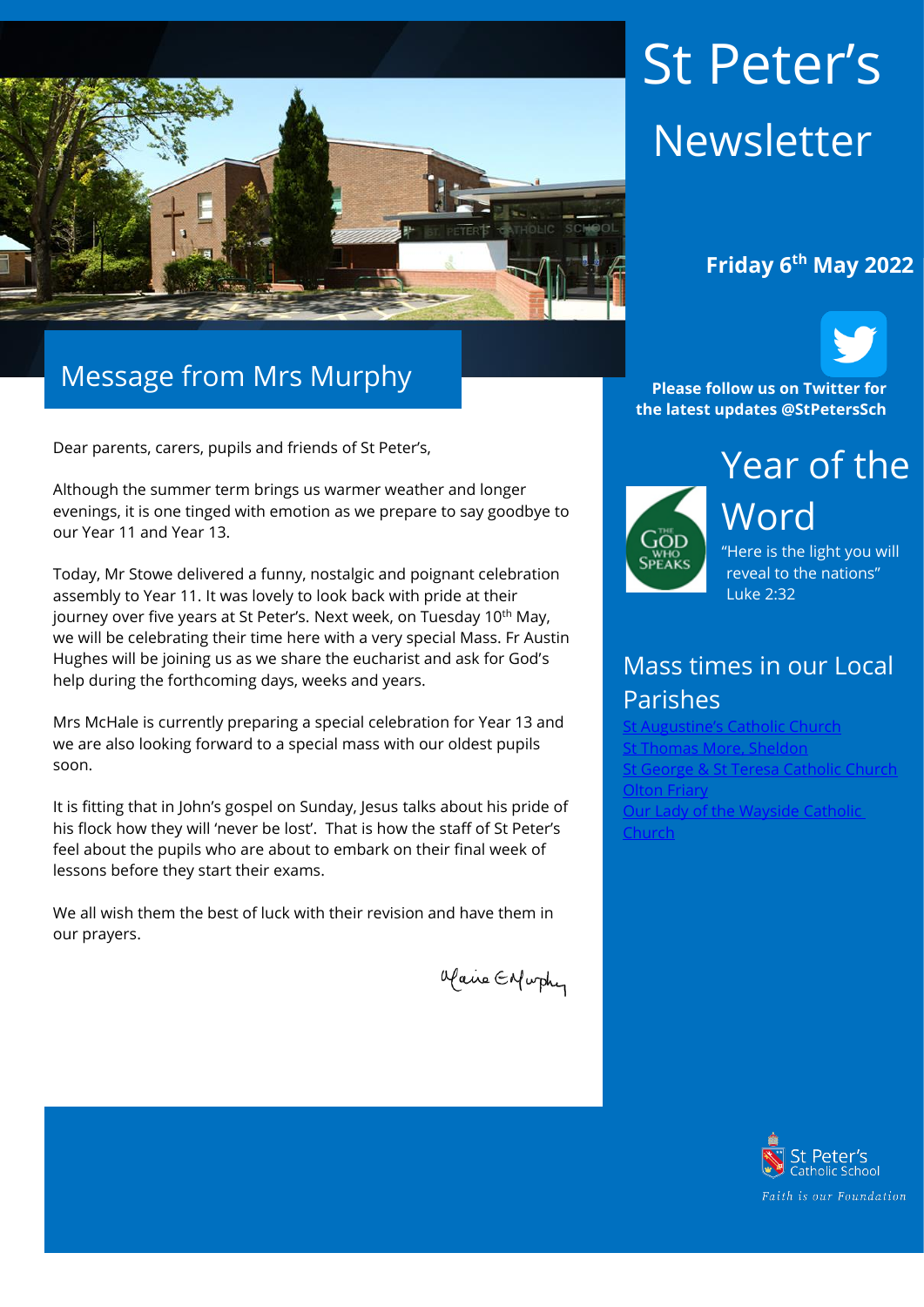### **NSPCC Speak out. Stay safe programme**

For more information about the NSPCC's updated Speak out. Stay safe. programme and the resources available for schools and carers/parents, please see the attached documents. **[NSPCC-Speak out-Stay safe-programme.pdf](https://protect-eu.mimecast.com/s/_EbICOPXgtZ5OxiveSqR?domain=lnks.gd) [Carer-Parent Resources.pdf](https://protect-eu.mimecast.com/s/p_FfCPzKjiNv6Xf1CJZC?domain=lnks.gd)**

**SOSS online programme - [one-page content summary v2.0 -](https://protect-eu.mimecast.com/s/Yk5dCQ6KkUlBRPik6_WD?domain=lnks.gd) FINAL.PDF**

#### **Poetry Competition**

The standard for the spring poetry competition this year was incredibly high! We were blown away by the quantity and quality of the entries. However, the three winners demonstrated a beautiful understanding of imagery, structure, and a sense for the season: congratulations to Connor O (year 7), Ava M (year 8) and Conrad H (year 9).

Keep writing, St Peter's!

Miss Sudworth

#### **Year 9 winner**

**What is Spring? – Conrad**  Birds are singing Flowers are blooming Snows are melting The darkness of the winter has gone And the sun is brighter than ever before This, is Spring.

Sitting below the trees, All I can hear is The life of the Earth From the sound of the birds To my own breath This, is Spring.

#### **Year 8 winner Spring – Ava**

Oh what a long winter it has been, I never thought spring would be seen, The snow has left us till' next year, We can all now celebrate with one big cheer.

The temperature soars like a bird in the sky, So joyful, so blissful, the ground is dry, The daffodils and flowers begin to rise, Clouds and rain, replaced with blue skies.

#### Year 7 winner

**Spring - Connor** Awaken ye who slumber. Throughout the winter night, a once Bright flame suffering cold and plight. Awaken, I tell you, awaken. The sky is now so bright. Once a faint wind, now fully remembered, Growing through soil, sand, dirt and mud. I hear a pleasant whistling so small but yet so bright. Awaken, I tell you, fertile lands and Grow us crops anew. Listen to drip drip drip of early morning dew. Its only there for a couple of months. Remember this. Spring is calm, spring is fresh, Spring brings life anew.

The sun is shining warm and bright, Providing us all with that little extra light, Colours of contentment fill the air, Yet until the summer comes, the wind is something we'll have to bear

The grass is green, the flowers bloom, No-one expected spring this soon, The butterflies and bees all buzz around, Creating what we've come to know as the spring sound.

**16-19 Bursary Fund-** For pupils in Sixth Form, please follow this link for information about the 16-19 Bursary Fund. I

**Support following the current crisis in the Ukraine How to talk to your teenager about the** [invasion of Ukraine: tips for parents and carers -](https://www.bbc.co.uk/bitesize/articles/zbrdjsg) Parents' Toolkit - BBC Bitesize